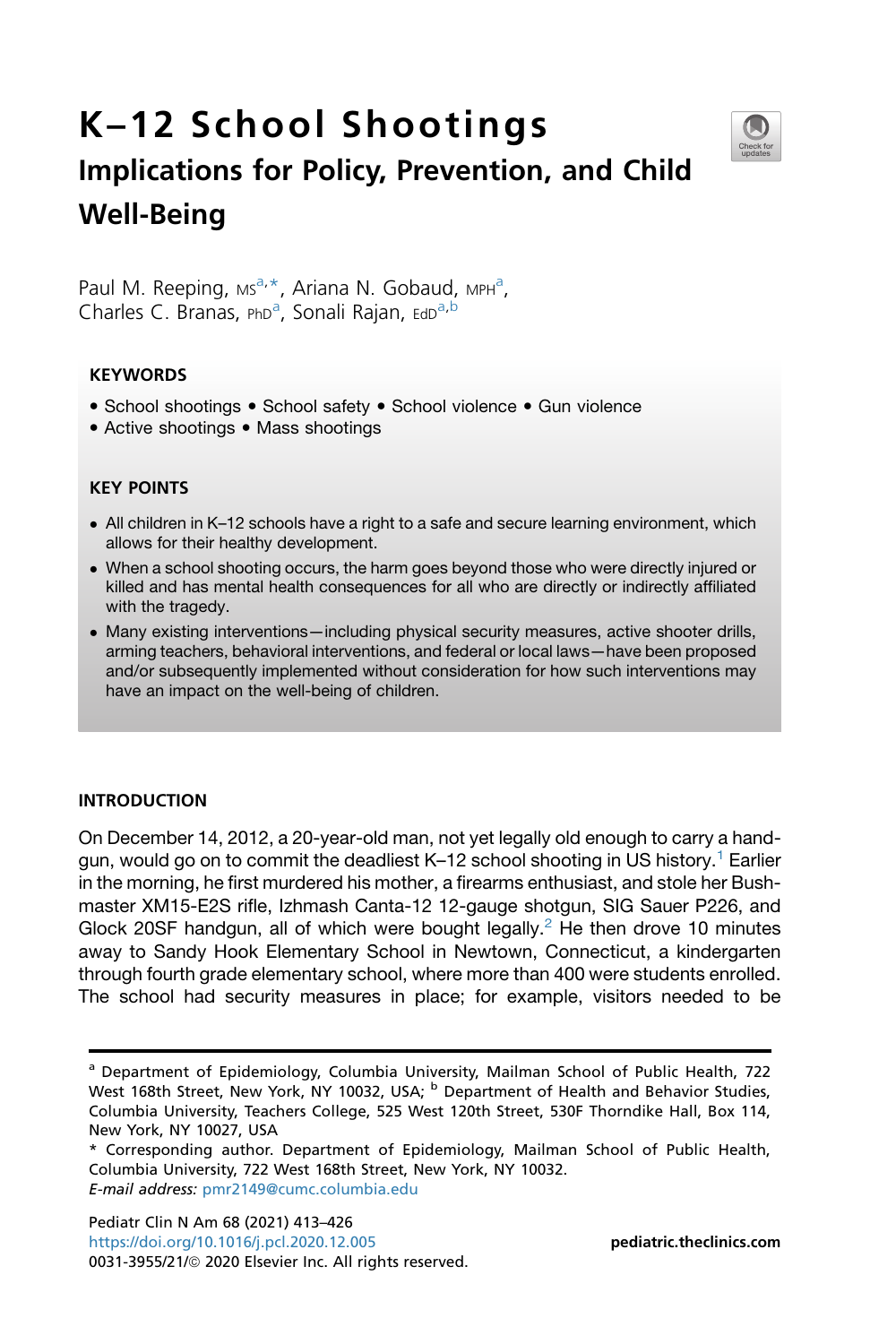identified and buzzed into the building, which was locked once the school day began. $1$ Using the Bushmaster rifle, the perpetrator bypassed this system by shooting through plate glass in the front of the school. After killing the principal and school psychologist and wounding a teacher who tried to stop the attack, he opened fire on 2 first-grade classrooms.<sup>[1](#page-9-0)</sup> In 1 of the classrooms, he shot and killed a teacher and behavioral specialist who had attempted to shelter the students in the bathroom. He then murdered all the students except a 6-year-old girl; she survived by hiding in the corner of the bathroom and playing dead, likely underneath her murdered classmates. Fifteen children perished in this classroom.<sup>1</sup> In the second classroom, the teacher and special needs teacher put themselves between the perpetrator and the children, and several students were able to escape the room when the shooter reloaded his firearm. Tragically, 5 students still were killed, including both teachers. Within approximately 6 minutes, 20 children (only 6–7 years old) and 6 adults were killed before the gunman committed suicide using the handgun.<sup>1</sup> This tragedy relaunched a national conversation about the occurrence of mass shootings, specifically the physical, psychological, and educational harm inflicted on children. Despite being touted as the "tipping point" in gun violence preven $t$ ion, $3$  only individual states have been successful in passing legislation in hopes of reducing mass shootings. To this day, there has not been significant legislation passed at the federal level to prevent these incidents from occurring in the future.<sup>4</sup>

Using the most commonly used definition of a mass shooting—an incident where 4 or more individuals are killed by a single (or sometimes pair) of perpetrators<sup>[5](#page-9-4)</sup>-studies have found that children and teens (individuals under the age of 18) make up a surprisingly high percentage of the victims killed in these tragedies. In 2019, children comprised 22% of the population in the United States $6$  and accounted for approxi-mately 25% of victims in all mass shootings.<sup>[7](#page-9-6)</sup> Children are even more likely to be victimized with a gun if the event occurs in the home. Between 2009 and 2016, there were 102 mass shootings, of which 71 occurred in the home and 31 in public. Children under the age of 18 accounted for nearly half (44%) of the deaths in domestic mass shootings and 10% of the victims in public mass shootings. $8$ 

Although children and teens usually are not targeted in public mass shootings, $8$ school shootings in K–12 schools—which include mass shootings—remain an unfortunate exception. These tragedies have an impact primarily on children and teens and are especially concerning given the age of the victims. The definition of a school shooting, like mass shootings, can vary widely, ranging from an accidental discharge of a gun at school, to the injury or death of a student by a firearm, and to a school mass shooting.<sup>[9](#page-10-1)</sup> Using the definition of any incident of interpersonal gunfire in a K–12 school, the *Washington Post* created a data set that details any school shooting since the Columbine School shooting, in 1999.<sup>[10](#page-10-2)</sup> Using these data, the number of school shootings per year, with some of the most infamous school shootings labeled, is presented in [Fig. 1](#page-2-0). Regardless of how a school shooting is defined, all of these events can have detrimental effects on a child's well-being, development, and critical learning outcomes. This is evident particularly if considering that school shootings have an impact not only on those children who are physically injured and killed but also on those who witness the shooting, hear gunshots, or know a friend or family member who was killed, among other levels of exposure.<sup>[11](#page-10-3)</sup> Indeed, the short-term and long-term implications of school shootings on communities across the United States can be devastating.<sup>[12](#page-10-4)[,13](#page-10-5)</sup>

K–12 school shootings are of particular interest given the expectation of safety within a school's walls and the right of every child to learn and thrive in a safe school environment. An apt comparison can be made between school shootings and plane crashes. Deaths due to both are rare,  $14,15$  $14,15$  and planes and classrooms also are presumed to be safe places. Due to the presumption of safety, however, if something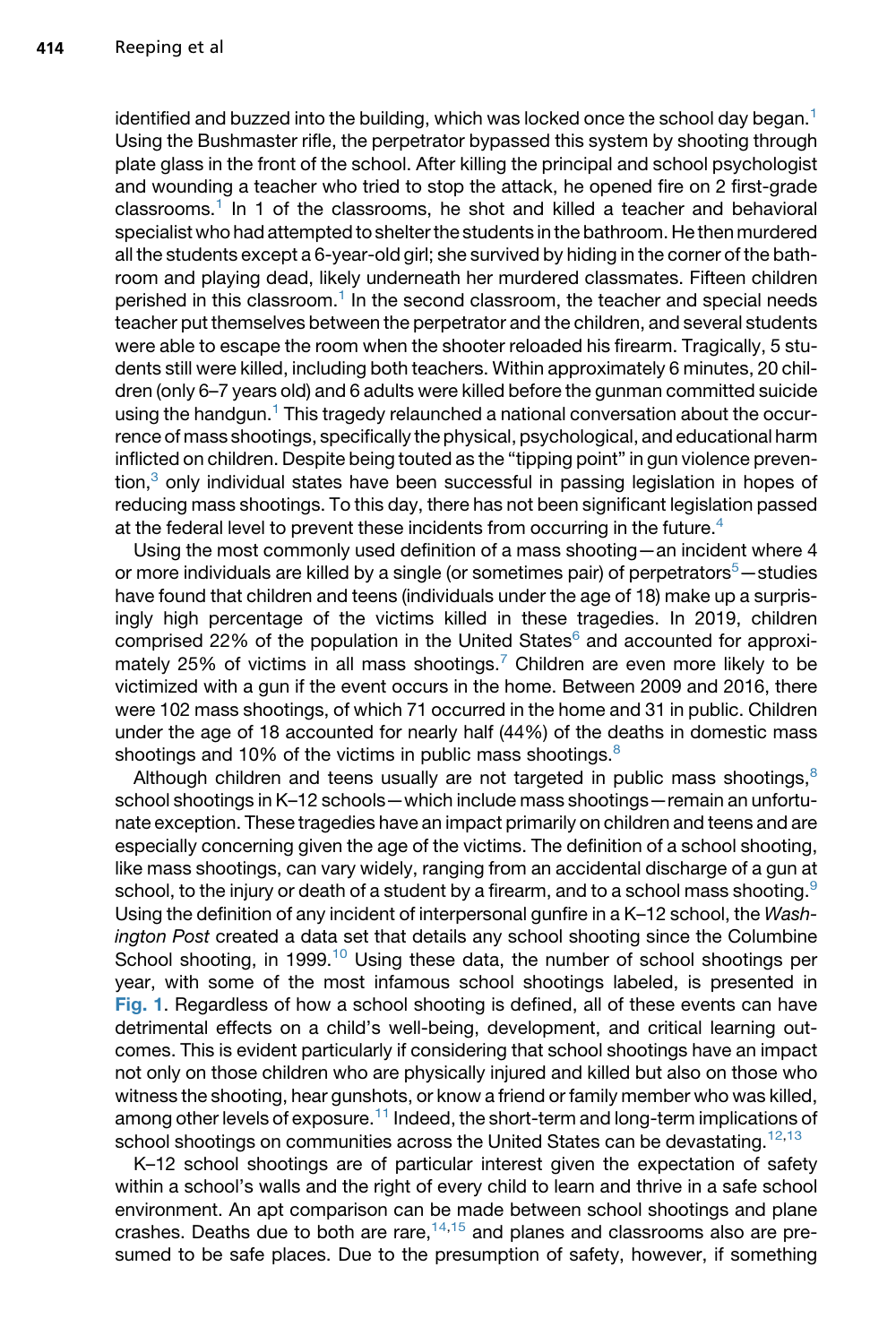<span id="page-2-0"></span>

shooting.

goes wrong, the event rightfully is seen not only as tragic but also as preventable. As a result, both are more likely to make international news than more frequent tragedies, such as car crashes or domestic shootings.<sup>[16](#page-10-8)[,17](#page-10-9)</sup> This heightened media response may be a reason why many are terrified of these events; in 2018, Americans rated mass shootings, including school shootings, as the second most important event of the year (with the first being the economy).<sup>18</sup> And the impact of a school shooting may feel particularly devastating, because schools are intended to be safe spaces within which children should be able to thrive and foster their physical, social, and emotional development. The notion that schools could be the site of such violence is counter to understanding—and expectations of—what schools can and should be. At the same time, an argument can be made that the fear associated with the anticipation of gun violence in schools also is due to a loss of control by the victims.<sup>[19](#page-10-11)</sup> Just as a passenger on a plane has no way of preventing a mechanical dysfunction or error by the pilot, a parent has little ability to stop a school shooting in the moment. Importantly, however, the 2 scenarios differ in the way society responds to them. Despite how rare plane crashes prove to be, if one occurs, there is an immediate investigation and steps are made to prevent a future occurrence with significant investments of money and research. The airline industry continues to produce safer airplanes, stricter safety regulations, and a commitment to bringing the number of the accidents to zero. This same mentality should exist with shootings in schools—they are tragedies that should not exist in modern society. Yet, the number of school mass shootings, which had been relatively consistent year-to-year since the 1999 Columbine High School mass shoot-ing, has started to increase in incidence since 2015.<sup>[9](#page-10-1)</sup> Data indicate that more mass school shootings occurred in K–12 schools in 2017 than any other year.<sup>[9](#page-10-1)</sup> Furthermore, the solutions to preventing a school shooting are not as straightforward as preventing a mechanical failure in a machine, because they need to consider the mental and educational well-being of children.

#### HARM BEYOND INJURY AND DEATH

Research has confirmed that the implications of youth being exposed to gun violence—in particular, a school shooting—can occur even if no one is killed or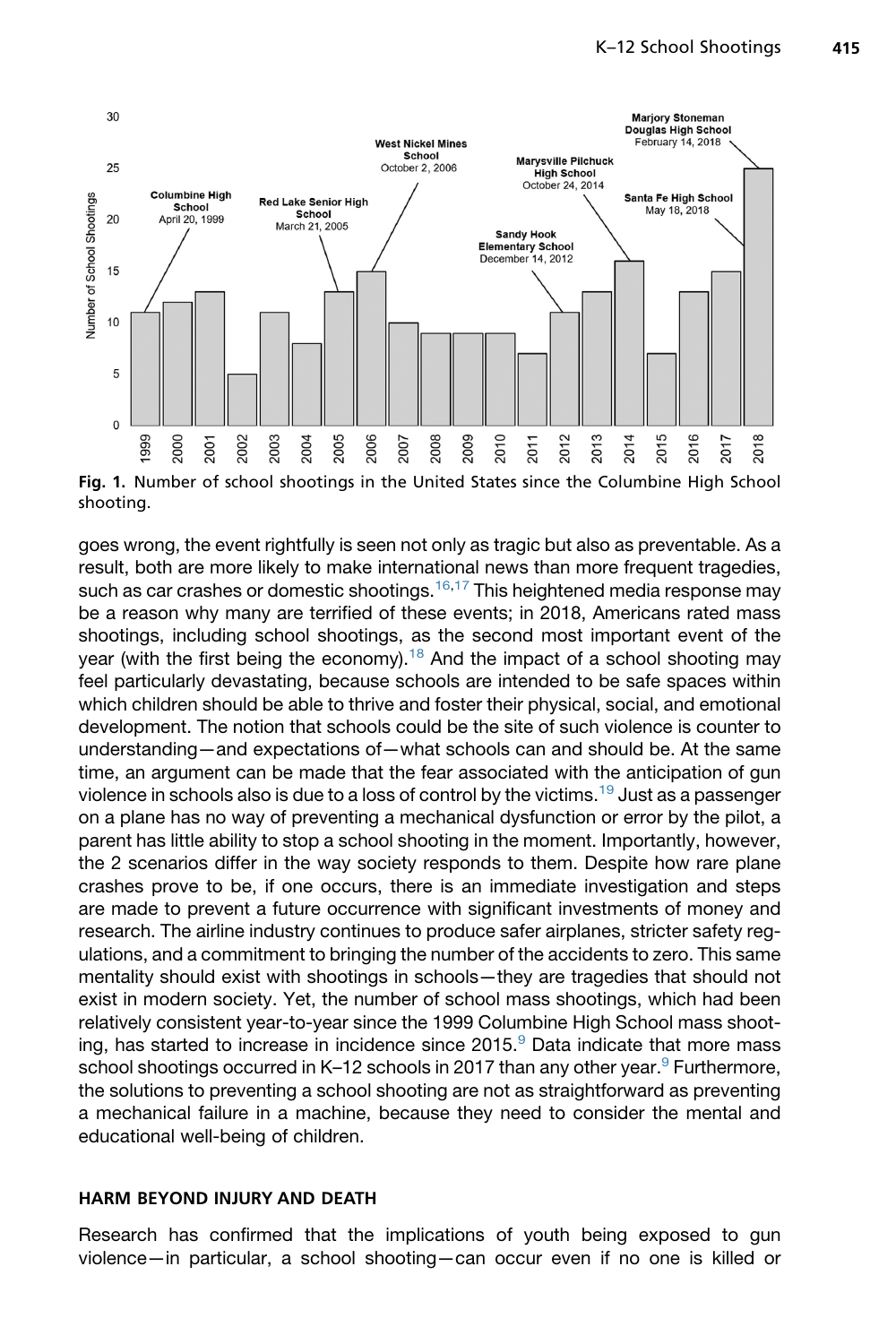injured.<sup>[11](#page-10-3)</sup> For example, a significant body of work has demonstrated that the anticipation of violence more generally can lead to heightened anxiety, fear, and depression across a range of populations.[20–22](#page-10-12) According to the *Washington Post*, well over 200 instances of gunfire in K–12 schools have occurred in the United States in the 20 years since the Columbine shooting in Colorado, $10$  the most publicly notable being mass shooting tragedies at schools like Sandy Hook Elementary School and Marjory Stoneman Douglas High School. Although approximately 150 students and educators have been killed and 300 injured by mass shootings in schools, more than 236,000 students have been exposed to gun violence at their K-12 school since Columbine.<sup>[10](#page-10-2)</sup> The number of students exposed to interpersonal gunfire in their schools per year is presented in [Fig. 2](#page-3-0).<sup>[10](#page-10-2)</sup> This number, however, is still an underestimate of the total<br>harm created by these events because the reactions and responses to the school harm created by these events because the reactions and responses to the school mass shootings also could have negative mental health outcomes for children across the United States through anxiety of the anticipation that a shooting might take place at their school in the future.

For example, the hundreds of thousands of students who may have avoided being physically injured by a firearm during these attacks still may experience long-term mental health consequences. Any sense of security or safety in their schools—an essential component of learning<sup>23</sup> — can be disrupted with insecurity after these tragedies. A review by Lowe and Galea, $24$  published in 2017, examined 49 articles covering 15 mass shootings, 4 of which were in K–12 settings. Among these articles, the most common psychological outcomes that were assessed and found elevated among this population were posttraumatic stress disorder and major depression, although evidence of generalized anxiety disorder, acute stress disorder, alcoholrelated conditions, drug use disorder, panic disorder, adjustment disorder, and antisocial personality disorder also were found to be significant in individuals' lives who had been affected by a mass shooting. $24$  Although psychological conditions were found

<span id="page-3-0"></span>

Fig. 2. Number of students exposed to interpersonal gunfire in the United States since the Columbine High School shooting.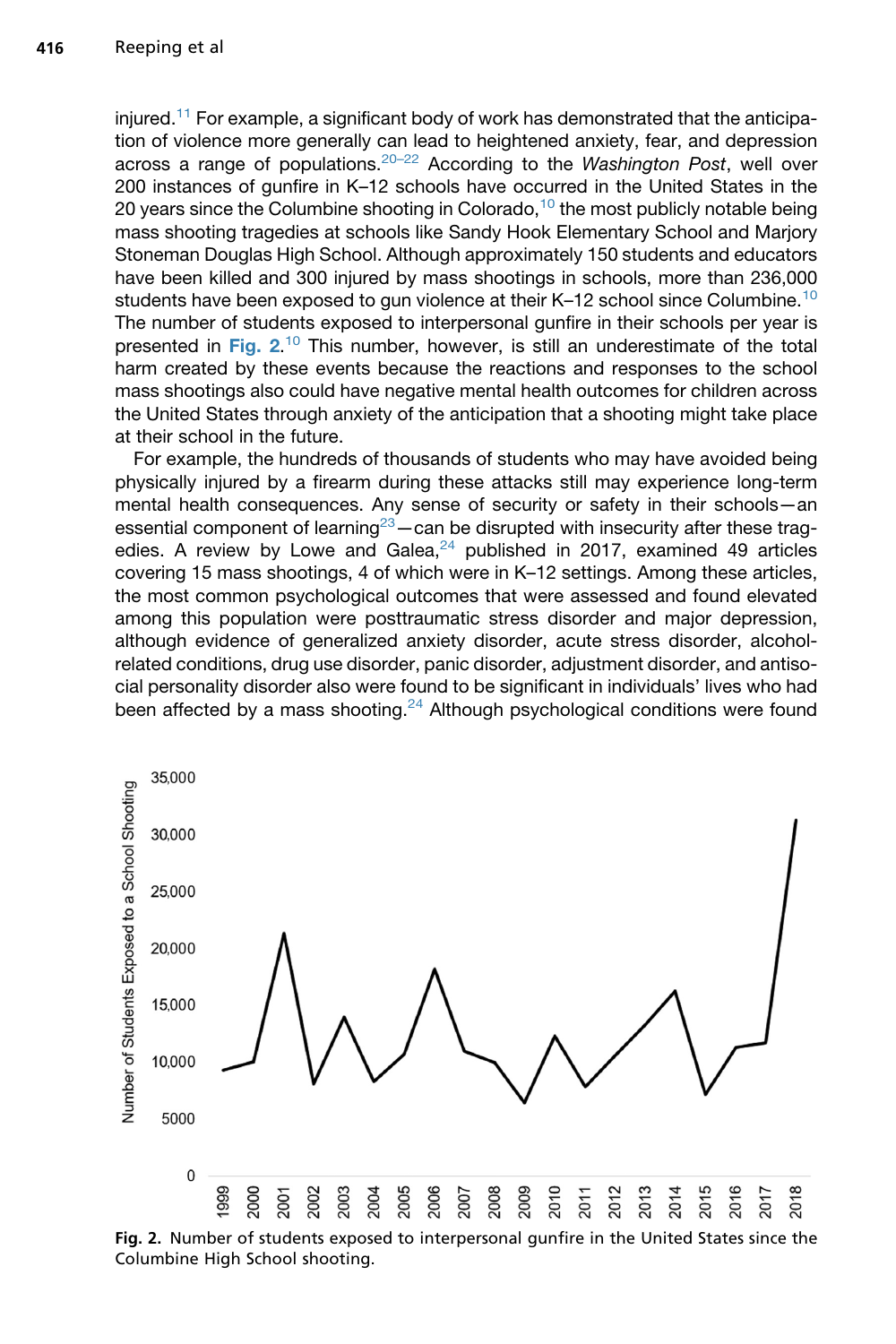more severe for those who had greater exposure (ie, witnessing the attack or knowing a victim), those with little direct exposure to the shooting still had at least short-term mental distress of some kind following the incident.<sup>[24](#page-10-14)</sup> Furthermore, although this review included both adults and minors, children and teens who were exposed to these events often experienced higher rates of psychological disorders, including posttraumatic stress disorder, in comparison to their adult counterparts. In another study, depending on the way in which they are exposed, approximately 30% to 40% of children who are exposed to a life-threatening event develop symptoms of posttraumatic stress disorder.<sup>[25](#page-10-15)</sup> In some cases, mental anguish, often fueled by survivor's guilt and trauma, $26$  can result in deaths years after the incident. For example, 2 Marjory Stoneman Douglas High School students committed suicide a little over a year after the school mass shooting, and a father of a Sandy Hook Elementary School victim committed suicide in 2019.<sup>[27](#page-11-0),[28](#page-11-1)</sup>

Gun violence in K–12 schools persists, with potentially devastating and traumatic implications for communities around the United States. The following sections present evidence in support of several solutions at multiple levels for this endemic, while also evaluating the lack of evidence that exists for other solutions that currently are in place.

## SOLUTIONS AND GAPS IN EVIDENCE

Like all public health crises, the solution to the persistence of gun violence in K–12 schools will require a multifaceted and coordinated effort that draws on a wide range of evidence-informed strategies and involves multiple stakeholders. Importantly, these solutions also must consider the well-being of children in their approach. This section identifies examples of current approaches to gun violence prevention in schools and speaks to their strengths and limitations.

#### School Level

## Physical security measures

The image of a school has changed since the 1999 Columbine shooting in Littleton, Colorado, with the implementation of security measures, such as metal detectors, armed guards, and zero-tolerance policies. $^{29}$  $^{29}$  $^{29}$  In 1999, less than 20% of schools had security cameras; now, more than 80% do. $^{29}$  $^{29}$  $^{29}$  These policies also disproportionately affect schools in communities with a lower socioeconomic status and where the primary population are students of color—regardless of crime rates—and are 1 facet of the school-to-prison pipeline. $30,31$  $30,31$  Unfortunately, evidence surrounding these policies is limited and, when available, conflicting. Some researchers have found that more security measures in school, such as metal detectors and armed guards, resulted in students feeling less safe compared with schools without these measures.<sup>32-34</sup> Other researchers have reported the opposite: students felt more safe with these policies $35$  or that these security measures have little effect on academic performance.<sup>[36](#page-11-7)</sup> Furthermore, although there is evidence in support of some behavior interventions in preventing school violence, such as counseling, mentoring, and peer mediation, [37–39](#page-11-8) most studies evaluating physical security policies have been inconclusive.[40](#page-11-9) This dilemma proposes a problem: school districts not only are implementing policies that have not been proved effective in reducing violence but also are doing so without knowing the mental health consequences of these measures. The lives significantly influenced by school shootings are vast and uncountable; therefore, research on the best ways to reduce harm related to these tragedies, both mental and physical, is critical.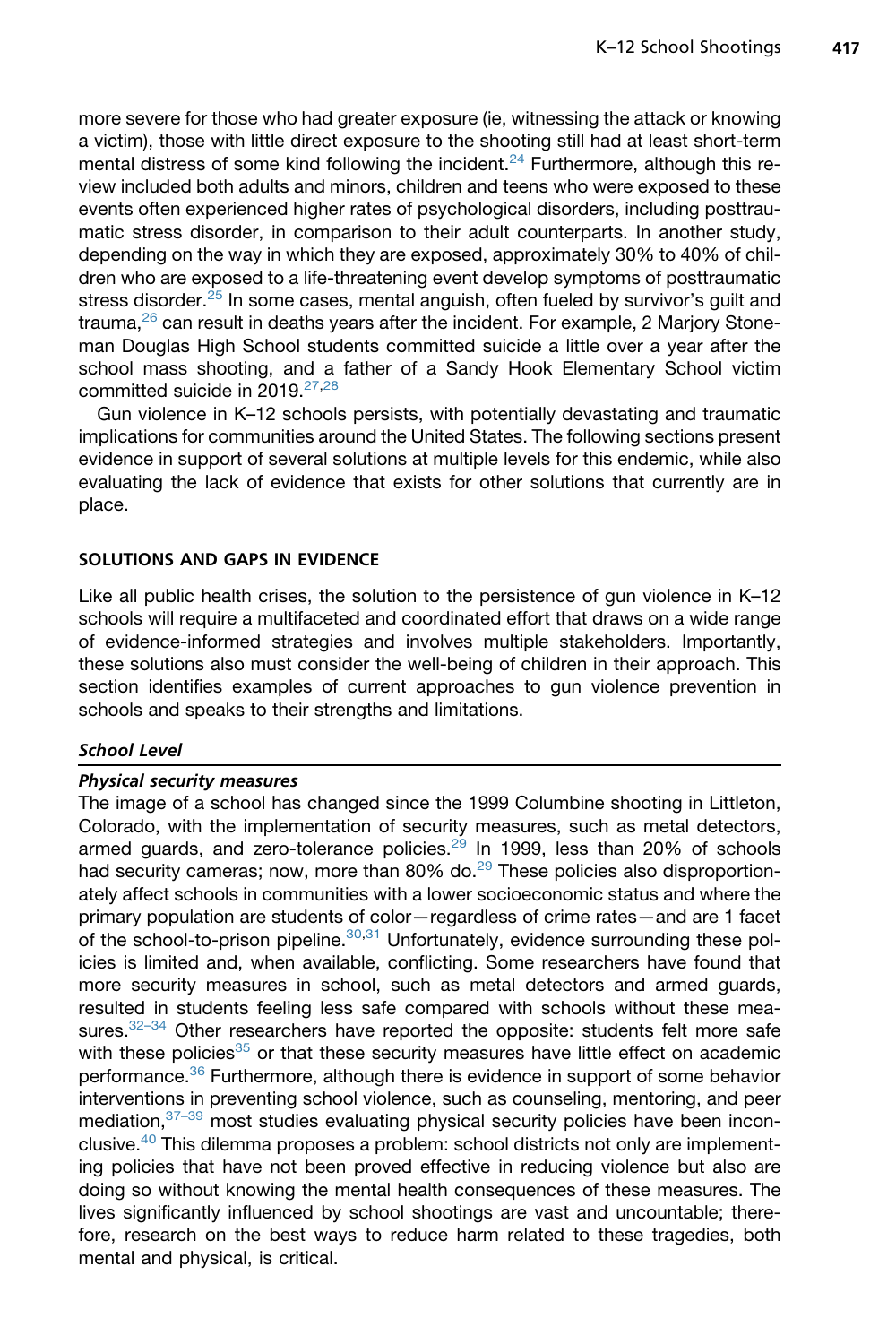## Lockdowns and active shooter drills

In the weeks before the school shooting at Sandy Hook Elementary School, the school had practiced lockdown and safety procedures; it is thought that the shooter bypassed one of the first-grade classrooms because the teacher had forgotten to remove black construction paper from the window of the classroom door.<sup>[1](#page-9-0)</sup> In the years following, lockdown and active shooting drills have increased in American schools: according to the National Center for Education Statistics, approximately 95% of schools now conduct these drills.<sup>41</sup> These drills are meant to help students and teachers practice quickly locking the door and windows/blinds, finding cover in a classroom, and remaining quiet and, in some instances, include multioptional responses, such as teaching students and educators how to create barricades, evacuate the school, and actively resist a shooter.<sup>42</sup> Simulation studies have shown that lockdowns, in particular, multioptional ones, may save lives. $42$  But the implementation of these drills is not without controversy, because there is fear that they might by harmful for a child's emotional and mental well-being, $43$  can be used to the shooter's advantage, $44$  or may numb students' reactions if a real shooting were to occur.<sup>[45](#page-11-14)</sup> One survey among students between the ages of 14 and 24 found that although 56% reported that they do help to teach students what to do in case of an attack, 60% of the 815 respondents reported that the drill made them feel "scared and hopeless."<sup>[46](#page-12-0)</sup> It, therefore, is important that these drills are implemented appropriately. For example, if the drills are well planned and the students are warned about the drill before it happens (as opposed to being surprised), some of the harm from these practices could be avoided.<sup>[47](#page-12-1)</sup> Even so, school psychologists should be included in both the planning and aftermath of active shooter drills to prevent trauma from occurring, especially with students of younger ages. $48$ 

#### Arming teachers

The shooting at Marjory Stoneman Douglas High School in Parkland, Florida, reignited a national conversation around arming teachers with firearms. Although not a new idea, it brought this concept to the forefront of the national discourse. Unfortunately, and as recent work has illustrated, little is known about the effectiveness of arming teachers in deterring gun violence in schools, $49$  including how its implementation would work. For example, many law enforcement officers receive more than 800 hours of basic training, which includes 168 hours of training specifically on weapon use, self-defense tactics, and the use of force.<sup>[50](#page-12-4)</sup> States that have laws, however, aimed at arming school personnel offer significantly less training—if any—to their school staff. $49$ Research also suggests that arming teachers could heighten levels of anxiety and negatively affect a school's climate as opposed to serving as an effective deterrence of gun violence.<sup>[51](#page-12-5)</sup> A large majority of teachers and parents are opposed to the idea as well. A recent survey of 500 US teachers found that 73% opposed proposals to arm school staff,  $52$  and a survey of parents of elementary, middle, and high school stu-dents found that 63% oppose arming teachers.<sup>[53](#page-12-7)</sup> Arming teachers also would require a contingency plan in place for all possible firearm-related scenarios (whether intentional or accidental), an understanding about the implications of this proposed effort on teacher burden and burnout, a clear sense of how this would resonate or possibly conflict with existing school policies, and an exorbitant cost investment.<sup>[49](#page-12-3),[54](#page-12-8)</sup>

#### Efforts to address early antecedents of violent behavior

The prevention of engagement in violence behavior among children—in particular, adolescents—has a long and complicated history. As a health crisis, gun violence in schools and its related behavioral antecedents should be addressed, not solely or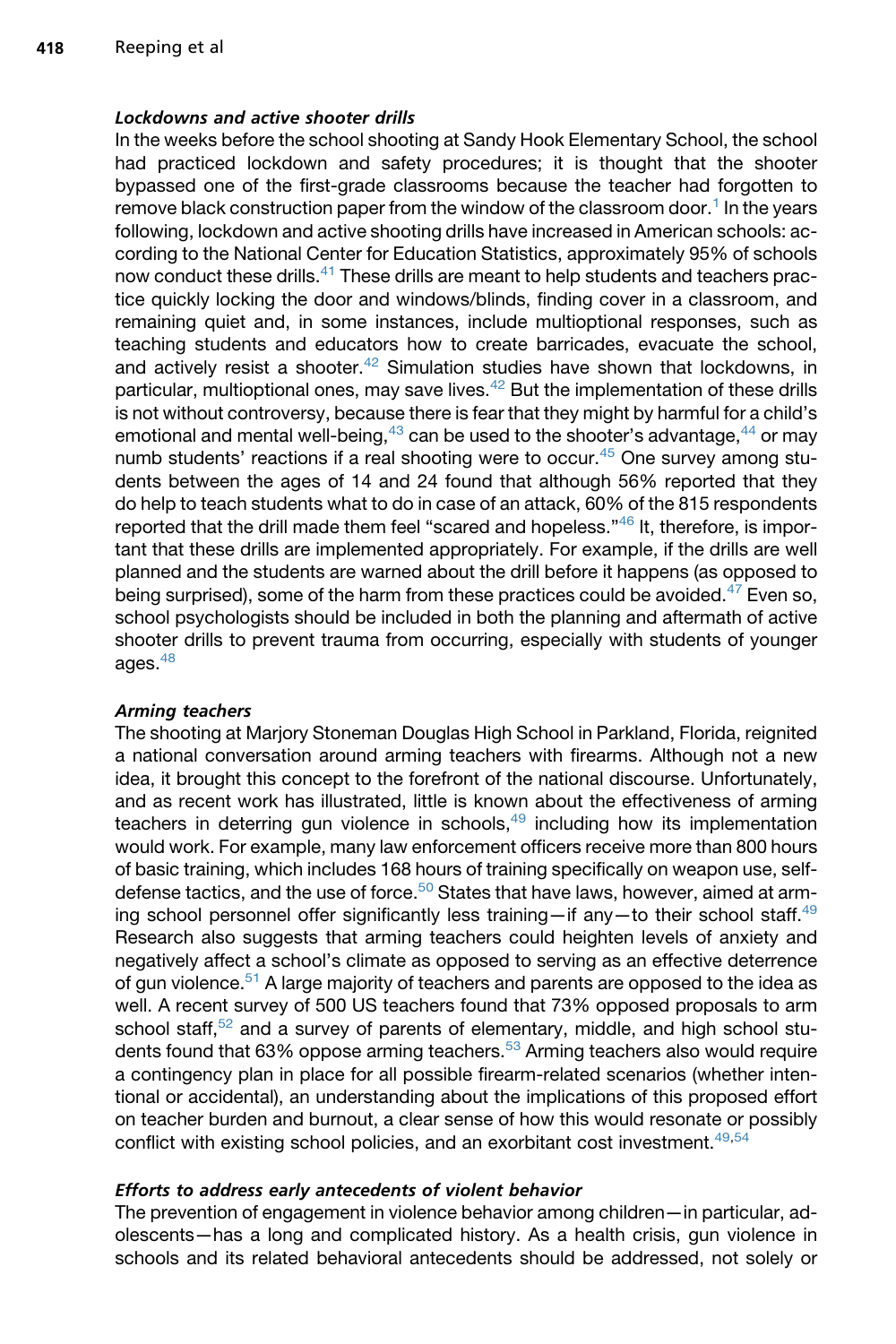primarily with punitive measures. In today's school environment, children often are viewed either as perpetrators to be punished or as victims to be protected without building on their agency.[55](#page-12-9) Investing in evidence-based preventive efforts that are intended to promote critical skill development, however, and doing so in ways that recognize the resources and agency that children and adolescents bring to the issue, likely are far more effective ways both to address the perceived threat of gun violence and prevent the onset of violent tendencies among youth, while also promoting wellbeing more broadly. For example, skill-oriented initiatives with a social-emotional learning focus have been shown to help youth develop healthier coping mechanisms and improve capabilities to address and manage social anxieties, interpersonal conflict with peers and sexual partners, feelings of anger or frustration, challenges with emotion regulation, and engagement in aggressive behaviors.<sup>[56](#page-12-10)</sup> Investing in such efforts early on in the developmental trajectory has the potential to be effective, because research demonstrates that experiences with violence beget more violence.<sup>[57](#page-12-11)</sup> In line with work in developmental epidemiology,  $58,59$  $58,59$  the authors anticipate that prevention strategies that reduce the onset of more minor incidents of violence among youth (hypothesized to be early antecedents of gun violence), in turn may prevent incidents of gun violence. Other school-based and classroom-based initiatives focused on the school climate<sup>[60–62](#page-12-14)</sup> and engaging parents in the school community<sup>[63](#page-12-15)</sup> also have been shown to have an impact on reducing aggressive and violent behaviors more broadly. At the same time, work on positive youth development programs have identified short-term impacts on reducing violent outcomes, but the long-term efficacy of such efforts is not clear.<sup>64</sup> Much of this work also has elucidated that more research is needed to better understand the efficacy of such preventive efforts on reducing gun violence in schools.<sup>[63](#page-12-15)</sup> But these efforts can and should be considered part of a broader menu of strategies that schools pursue as they consider how best to keep their communities safe.

#### Bullying and warning signs

A majority of K–12 school mass shootings are perpetrated by minors,  $9$  and, in many incidences, research has found that bullying—both being the target of or committing the bullying—is a major risk factor for committing school based violence. $65$  An evaluation of 15 mass shootings found that 13 of the perpetrators had experienced acute or chronic rejection.<sup>[66](#page-13-2)</sup> For example, in a case of the Sandy Hook mass shooting, the gunman had been described as "very withdrawn emotionally" and "quiet and socially awkward."<sup>[67](#page-13-3)</sup> In response to these commonalities between the perpetrators, Sandy Hook Promise, an organization with a mission to "create a culture engaged in preventing shootings, violence, and other harmful acts in schools," developed the Start With Hello program and curriculum.<sup>[68](#page-13-4)</sup> The goal of this program is to teach students to be more socially inclusive of one another, with hope that this will reduce bullying and rejection that some students might experience.

In many cases of school violence, there often also are warning signs preceding the event. A study conducted by the US Secret Service and the US Department of Education reviewed all targeted school violence incidents from 1974 to June 2000 and identified behavioral warning signs in 93% of the cases.<sup>69</sup> In 81% of the incidents, other people, often the shooter's peers, had some knowledge of the plans.<sup>[69](#page-13-5)</sup> In a follow-up study conducted from 2008 to 2017, researchers found that 100% of the perpetrators showed concerning behaviors, and in 77% of school shooting incidents at least 1 person knew about the attackers plan.<sup>70</sup> These numbers represent an important place for an intervention, and the Start With Hello campaign could be a first step in getting individuals the support that they need. The age level–appropriate curriculum may be effective in helping students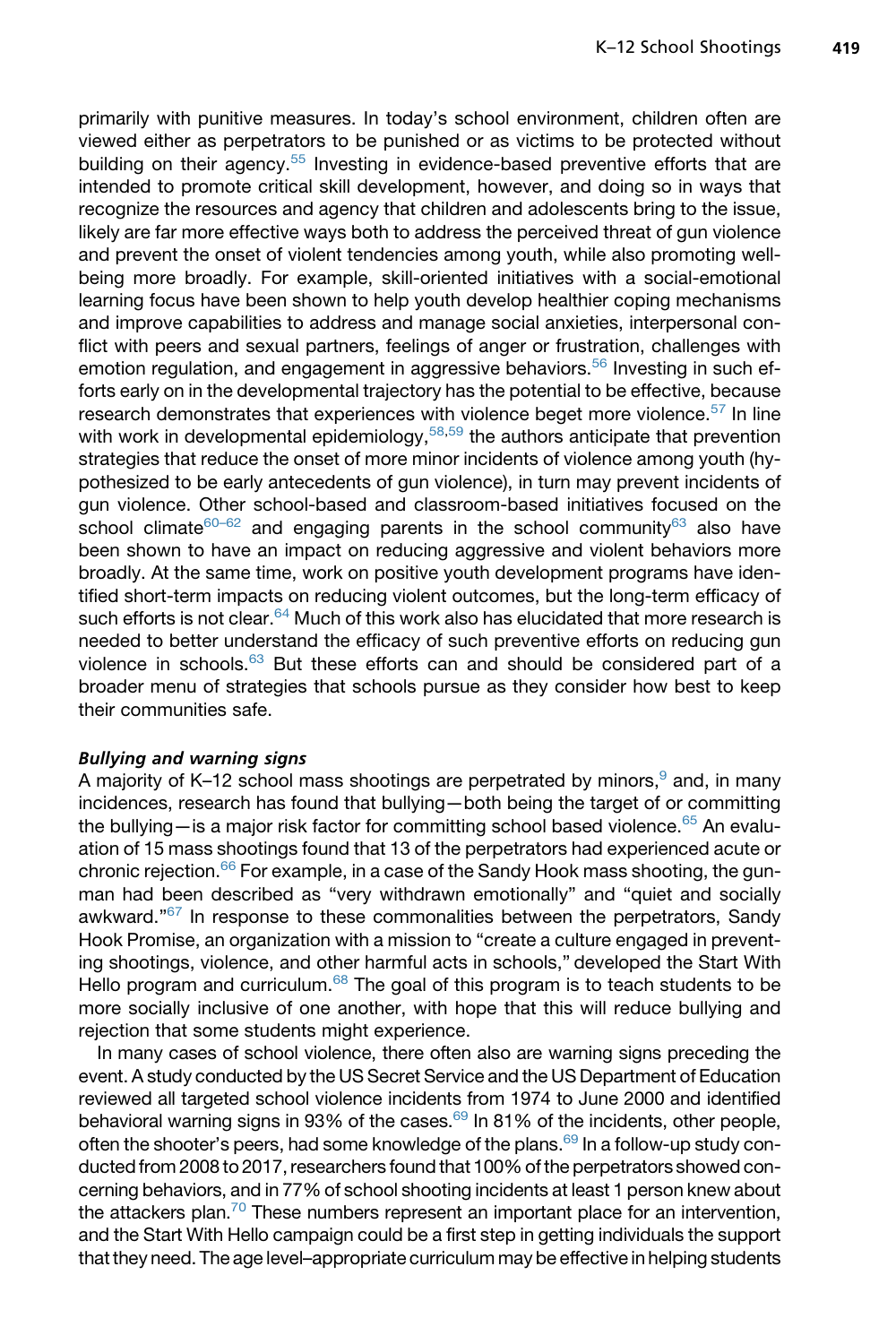identify possible warning signs of potential future attacks and encourage students to feel comfortable telling an adult or mentor about these warning signs without fear of retribution for themselves or the person they are concerned for. $68$ 

# State and Federal Levels

## Red flag laws and extreme risk protection orders

In circumstances where the perpetrator is old enough to own afirearm, data on behavioral warning signs also suggest risk-based firearm removal laws could be an effective tool for prevention. Based on the presumption that a person's risk for violence can fluctuate over time, these laws may prevent a firearm associated tragedy by temporarily removing the firearm from the individual. These laws, often referred to as *red flag laws* or *extreme risk protection orders*, are in effect in 19 states and the District of Columbia as of July 2020.[71](#page-13-7) The law is specific to each state, but, in most cases, law enforcement or family members may petition a court to temporarily suspend an individual's right to possess or purchase a firearm. Current research is limited but shows promising evidence of the effectiveness of these state-level risk-based firearm removal policies. Two studies evaluated these laws in Connecticut and Indiana.<sup>[72,](#page-13-8)[73](#page-13-9)</sup> The results were inconclusive for violence prevention but promising for suicide prevention. It is important, however, to recognize that this law would not have prevented the mass shooting at Sandy Hook and other school shootings like Sandy Hook. Most school shootings are perpetrated by minors who often already are unable to legally possess a firearm. As long as firearms are as widely accessible as they are in the United States, the effectiveness of this strategy against preventing school shootings still is unknown. Further research is needed in order to adequately assess the realities of both implementing these orders and their resulting effectiveness in addressing violence prevention.

#### Gun-free zones

In 1990, one of the most well-known instances of a federal law intended to prevent shootings in schools, the Gun-Free School Zones Act of 1990, $74$  was passed. The bill outlawed any individual from knowingly possessing a firearm within 1000 ft from school (public or private) grounds, with some exceptions.<sup>[74](#page-13-10)</sup> According to the National Criminal Justice Reference Service, the penalty for breaking this law is a fine up to \$5000 or imprisonment of up to 5 years. $75$  This policy has become highly politicized in recent years. Just 3 days after the 2012 school shooting at Sandy Hook Elementary School, editorials began to appear online blaming the shooting on the fact Sandy Hook Elementary School was a gun-free zone.<sup>[76](#page-13-12)</sup> Although proponents of the law believe this helps to keep guns away from schools, opponents of gun-free zones believe that perpetrators may target these areas due to the belief that the victims would not be able to defend themselves because they are unarmed. Despite the controversy, there currently is no peer-reviewed evidence to the effectiveness of gun-free zones.<sup>[77](#page-13-13)</sup>

#### Child access prevention laws

Given that a majority of school shootings are perpetrated by a minor,  $9$  Child access prevention (CAP) laws could be an effective policy to prevent school shootings. CAP laws require that a firearm is stored and locked properly so that a child would not be able to access it. In most cases, some tragedy with a child must occur for these policies to be invoked.

The RAND Corporation has determined that there is substantial evidence that CAP laws prevent accidental shootings and suicides (the only policy to achieve a "support-ive" rating), and there is some evidence that CAP laws also prevent violent crime.<sup>[78](#page-13-14)</sup> In 2020, 29 states and the District of Columbia have implemented some form of CAP law, although the details can vary greatly by jurisdiction. With variation, 14 states and the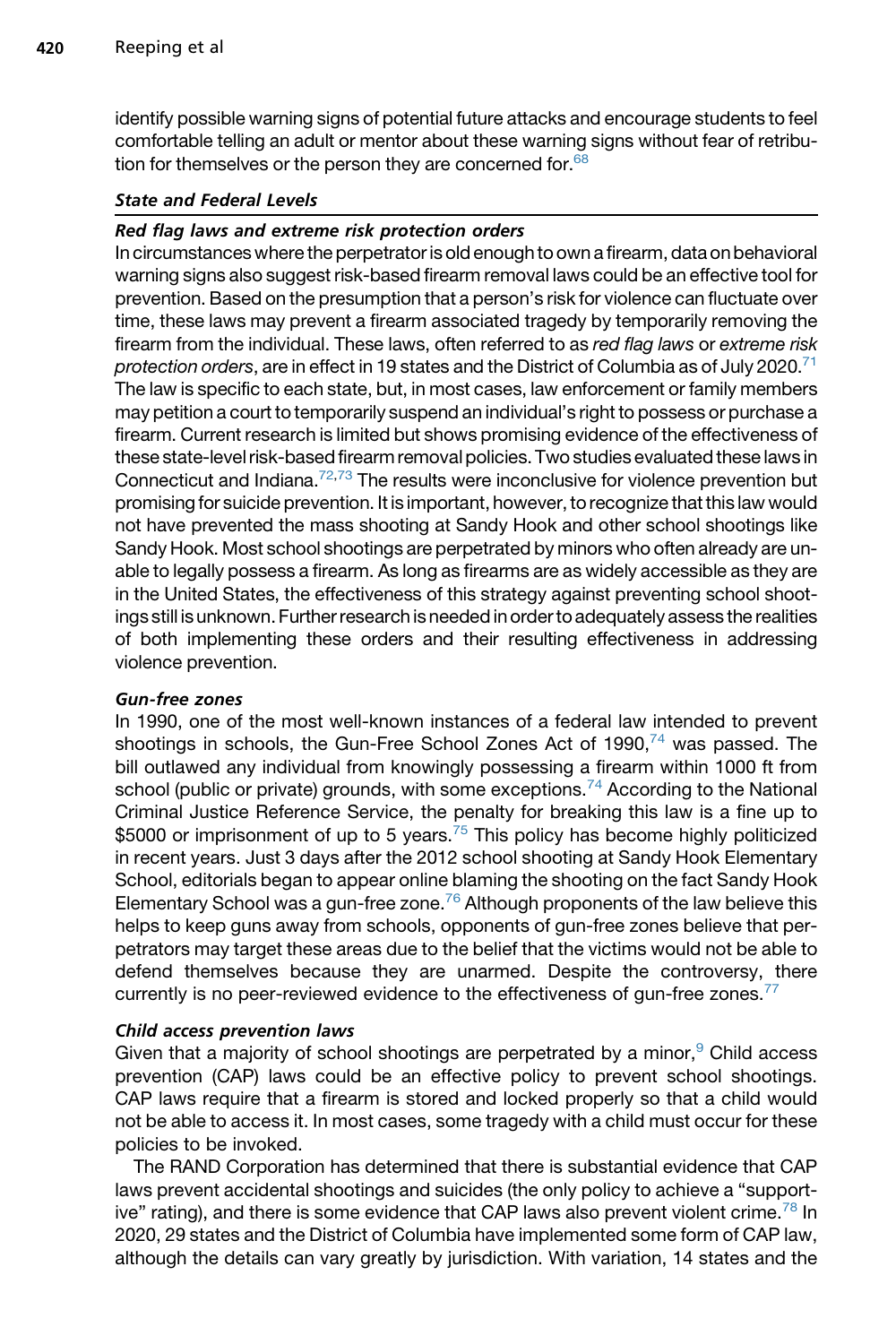District of Columbia require only that the individual was negligent in storing and locking the firearm.<sup>[79](#page-13-15)</sup> In the other 14 states, however, there is an additional requirement that the individual recklessly endangered their child by not properly locking and storing a firearm in order to be charged. In these states, it must be proved that the individual was aware of the risks but disregarded these dangers in their failure to secure their firearm.<sup>[79](#page-13-15)</sup> The punishments for improper storage (either negligent or reckless) also can vary in these states from a misdemeanor to a felony.<sup>[79](#page-13-15)</sup> Therefore, the effective-ness of these laws depends on the specific state.<sup>[80](#page-13-16)</sup>

#### Other gun safety laws

The authors choose to focus this discussion on the 3 policies discussed previously red flag/extreme risk protection orders, gun-free zones, and CAP laws—because they have specific qualities to them that suggest they could directly decrease the frequency of K–12 school shootings. Other gun laws, however, such as limits on magazine size, licensing laws, universal background checks, and a ban on assault weapons, also might be effective in reducing these shootings. Research has suggested that conglomerate measures on the permissiveness of gun laws in a state show that more restrictive gun laws are associated with lower mass shootings,  $81$  for example. Other research has found that specific policies, such as handgun purchaser licensing laws and bans of large-capacity magazines, are associated with fewer mass shoot-ings.<sup>[82](#page-13-18)</sup> More research is needed, however, to determine if these results would be generalizable to K–12 school shootings.

## **SUMMARY**

K–12 school shootings are exceedingly rare events in the United States, but even a single occurrence that places children and their well-being at-risk is 1 too many. Schools should be spaces where students are safe, supported, and able to engage, thrive, and learn. When a school shooting occurs, the harm extends far beyond those who have been physically injured or killed and can have significant effects that have an impact on the mental health, learning, and emotional well-being of children within the school community. There are several current practices and policies in place with the goal of preventing K–12 school shootings; however, these solutions must account for the well-being and developmental needs of children and ensure they are not harmful in their own ways. For example, research has illustrated that metal detectors in schools have the potential to make students feel less safe,  $32-34$  and arming teachers could increase anxiety of students and teachers alike.<sup>[49](#page-12-3)</sup> At the same time, there are other school safety efforts (for example, behavioral threat assessments, notification technologies, and emergency preparedness drills and programs, among others), which may be effective in deterring school gun violence. Rigorous research, however, is needed to evaluate the effectiveness of these kinds of tactics independently and, perhaps more importantly, in tandem and as part of a school's larger safety plan.

Additionally, some evidence suggests that investing in the implementation of positive youth development programs, increased access to comprehensive mental health care for children, and/or implementing antibullying and inclusion programs ought to be part of a broader and long-term vision for gun violence prevention. Given the critical role schools play in shaping a child's development, schools have the potential to address early antecedents of violence behavior, and investing in this kind of evidence-based programming for students could be an important component without waiting for new laws to be passed. $83$  Lastly, and from a policy perspective, the evidence is clear that the passing of specific laws intended to prevent school shootings and other types of gun violence should be a goal—CAP laws, for example, have been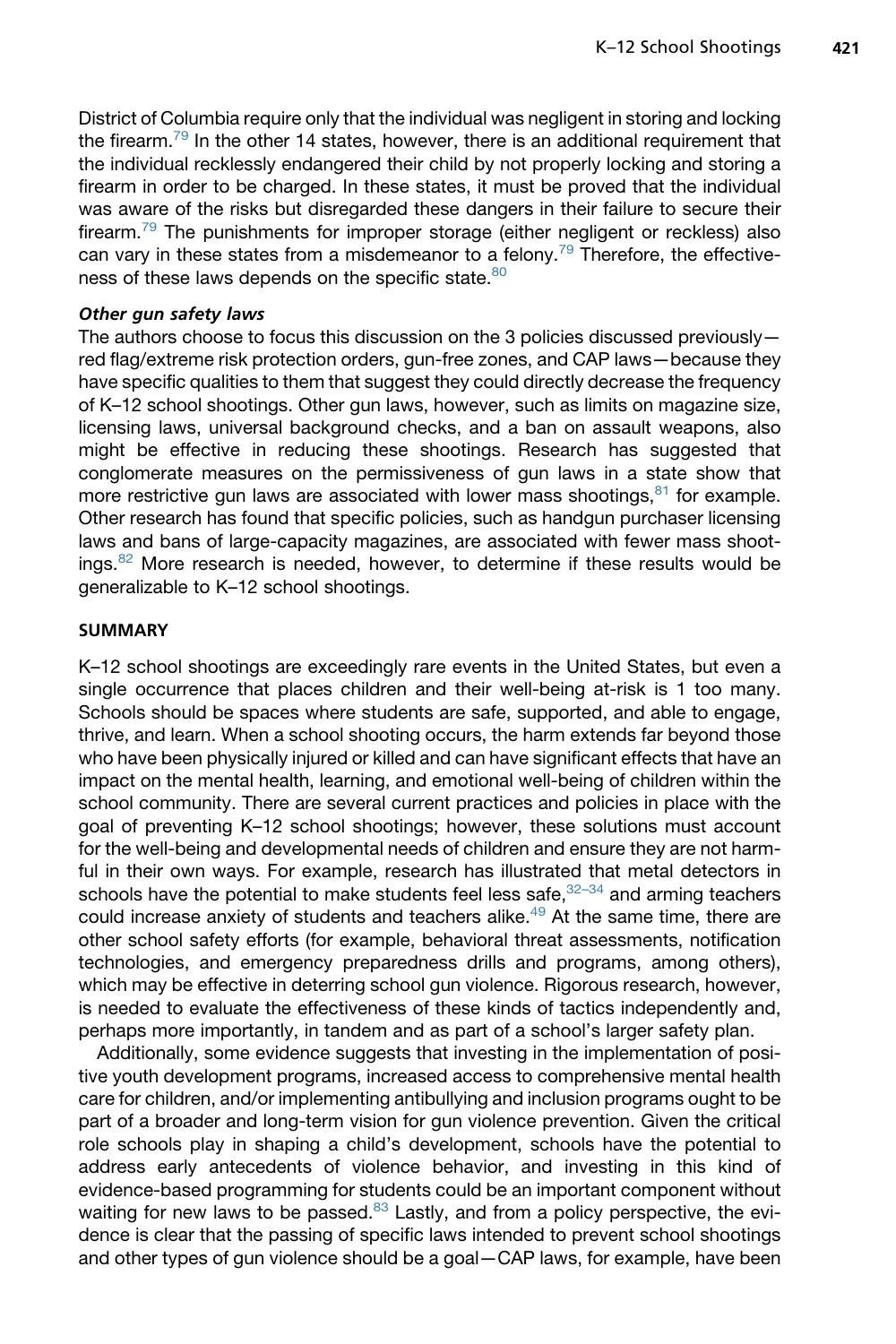shown to be effective at preventing children from accessing firearms.<sup>[78](#page-13-14)</sup> When taken together, this multilevel approach has enormous potential to effectively prevent school shootings and foster the long-term well-being of children.

# CLINICAL CARE POINTS

- Gun violence in K–12 schools is a public health crisis that has an impact not only on the children and school staff who are directly injured and killed in these tragic events but also on all members of the school community who were indirectly exposed to this violence.
- It is estimated that more than 240,000 children have been exposed to gun violence in schools over the past 2 decades, with black children impacted at disproportionately high rates.
- K–12 schools ought to be safe spaces where children can thrive. There are limited data quantifying the short-term and long-term impacts of school shootings on child health and learning outcomes.
- Solutions to the persistence of gun violence in K-12 schools must require a multifaceted and coordinated effort that draws on a wide range of evidence-informed strategies that also consider the well-being of children in their approach.
- There is limited evidence regarding the effectiveness of physical security measures; however, school-wide efforts to address early antecedents of aggressive behaviors in youth and policies that make it harder for youth to have access to guns and promote safe firearm practices collectively could help reduce K–12 school shootings.

# **DISCLOSURES**

The authors have nothing to disclose.

# **REFERENCES**

- <span id="page-9-0"></span>1. [Klarevas L. Rampage nation. Promethus Books; 2016](http://refhub.elsevier.com/S0031-3955(20)30177-2/sref1).
- <span id="page-9-1"></span>2. Vance P. State police identify weapons used in sandy hook investigation; investigation continues. State of Connecticut. Department of Emergency Services and Public Protection; 2013. Available at: [https://web.archive.org/web/](https://web.archive.org/web/20160517175905/http://www.ct.gov/despp/cwp/view.asp?A=4226&Q=517284) [20160517175905/http://www.ct.gov/despp/cwp/view.asp?A](https://web.archive.org/web/20160517175905/http://www.ct.gov/despp/cwp/view.asp?A=4226&Q=517284)=4226&Q=517284. Accessed July 2020.
- <span id="page-9-2"></span>3. [Shultz JM, Muschert GW, Dingwall A, et al. The sandy hook elementary school](http://refhub.elsevier.com/S0031-3955(20)30177-2/sref3) [shooting as tipping point: "this time is different". Disaster Health 2013;1\(2\):65–73.](http://refhub.elsevier.com/S0031-3955(20)30177-2/sref3)
- <span id="page-9-3"></span>4. Astor M. Newtown wasn't an end for gun control. It was a beginning. New York times 2019. Available at: [https://www.nytimes.com/2019/04/29/us/politics/](https://www.nytimes.com/2019/04/29/us/politics/newtown-parkland-guns.html) [newtown-parkland-guns.html](https://www.nytimes.com/2019/04/29/us/politics/newtown-parkland-guns.html). Accessed July 2020.
- <span id="page-9-4"></span>5. [Booty M, O'Dwyer J, Webster D, et al. Describing a "mass shooting": the role of](http://refhub.elsevier.com/S0031-3955(20)30177-2/sref5) [databases in understanding burden. Inj Epidemiol 2019;6:47.](http://refhub.elsevier.com/S0031-3955(20)30177-2/sref5)
- <span id="page-9-5"></span>6. America's Children: Key National Indicators of Well-Being (NA). U.S. Government Printing Office; 2019.
- <span id="page-9-6"></span>7. Women and children in the crosshairs: new analysis of mass shootings in America reveals 54 percent involved domestic violence and 25 percent of fatalities were children. Everytown for Gun Safety. Published 2017. Available at: [https://](https://everytown.org/press/women-and-children-in-the-crosshairs-new-analysis-of-mass-shootings-in-america-reveals-54-percent-involved-domestic-violence-and-25-percent-of-fatalities-were-children/) [everytown.org/press/women-and-children-in-the-crosshairs-new-analysis-of](https://everytown.org/press/women-and-children-in-the-crosshairs-new-analysis-of-mass-shootings-in-america-reveals-54-percent-involved-domestic-violence-and-25-percent-of-fatalities-were-children/)[mass-shootings-in-america-reveals-54-percent-involved-domestic-violence](https://everytown.org/press/women-and-children-in-the-crosshairs-new-analysis-of-mass-shootings-in-america-reveals-54-percent-involved-domestic-violence-and-25-percent-of-fatalities-were-children/)[and-25-percent-of-fatalities-were-children/.](https://everytown.org/press/women-and-children-in-the-crosshairs-new-analysis-of-mass-shootings-in-america-reveals-54-percent-involved-domestic-violence-and-25-percent-of-fatalities-were-children/) Accessed July 1, 2020.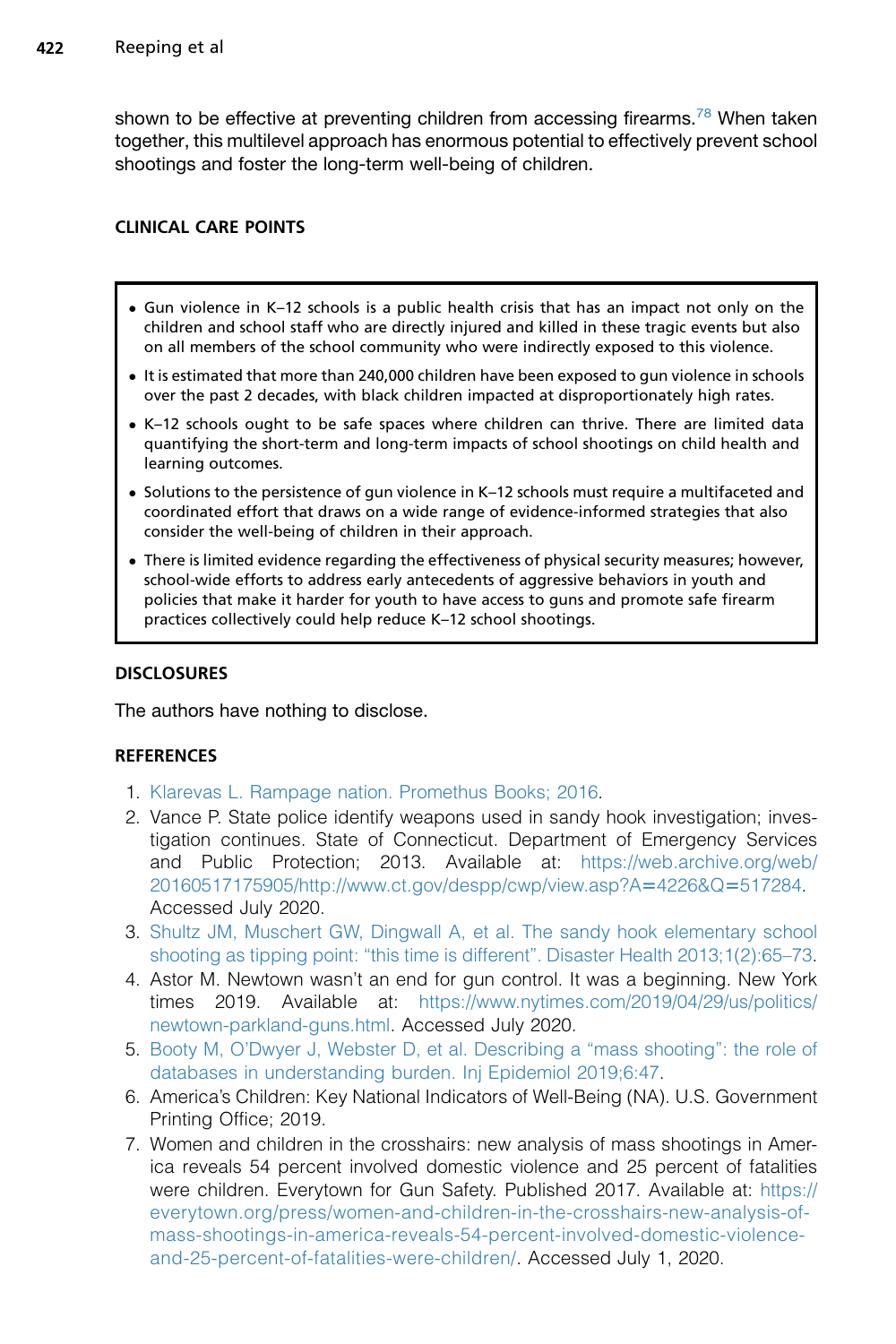- <span id="page-10-0"></span>8. [Levy M, Safcsak K, Dent DL, et al. Mass shootings: are children safer in the](http://refhub.elsevier.com/S0031-3955(20)30177-2/sref8) [streets than in the home? J Pediatr Surg 2019;54\(1\):150–4.](http://refhub.elsevier.com/S0031-3955(20)30177-2/sref8)
- <span id="page-10-1"></span>9. [Reeping PM, Klarevas LJ, Rajan S, et al. State firearm laws, gun ownership, and](http://refhub.elsevier.com/S0031-3955(20)30177-2/sref9) [K-12 school shootings: implications for school safety. J Sch Violence 2020. Under](http://refhub.elsevier.com/S0031-3955(20)30177-2/sref9) [Revi](http://refhub.elsevier.com/S0031-3955(20)30177-2/sref9).
- <span id="page-10-2"></span>10. Cox J, Rich S, Chiu A, et al. More than 228, 000 students have experienced gun violence at school since columbine. Washington Post. Published 2020. Available at: [https://www.washingtonpost.com/graphics/2018/local/school-shootings-database/.](https://www.washingtonpost.com/graphics/2018/local/school-shootings-database/) Accessed July 2020.
- <span id="page-10-3"></span>11. [Rajan S, Branas CC, Myers D, et al. Youth exposure to violence involving a gun:](http://refhub.elsevier.com/S0031-3955(20)30177-2/sref11) [evidence for adverse childhood experience classification. J Behav Med 2019;](http://refhub.elsevier.com/S0031-3955(20)30177-2/sref11) [42\(4\):646–57](http://refhub.elsevier.com/S0031-3955(20)30177-2/sref11).
- <span id="page-10-4"></span>12. [Luthar SS, Goldstein A. Children's exposure to community violence: implications](http://refhub.elsevier.com/S0031-3955(20)30177-2/sref12) [for understanding risk and resilience. J Clin Child Adolesc Psychol 2004;33\(3\):](http://refhub.elsevier.com/S0031-3955(20)30177-2/sref12) [499–505.](http://refhub.elsevier.com/S0031-3955(20)30177-2/sref12)
- <span id="page-10-5"></span>13. [Garbarino J, Bradshaw CP, Vorrasi JA. Mitigating the effects of gun violence on](http://refhub.elsevier.com/S0031-3955(20)30177-2/sref13) [children and youth. Future Child 2002;12\(2\):73–85.](http://refhub.elsevier.com/S0031-3955(20)30177-2/sref13)
- <span id="page-10-6"></span>14. [Harding DJ, Fox C, Mehta JD. Studying rare events through qualitative case](http://refhub.elsevier.com/S0031-3955(20)30177-2/sref14) [studies: lessons from a study of rampage school shootings. Sociol Methods](http://refhub.elsevier.com/S0031-3955(20)30177-2/sref14) [Res 2002;31\(2\):174–217](http://refhub.elsevier.com/S0031-3955(20)30177-2/sref14).
- <span id="page-10-7"></span>15. [Kleck G, Kappas J, Goyal MK, et al. School shootings during 2013–2015 in the](http://refhub.elsevier.com/S0031-3955(20)30177-2/sref15) [USA. Aggress Behav 2019;39\(1\):321–7](http://refhub.elsevier.com/S0031-3955(20)30177-2/sref15).
- <span id="page-10-8"></span>16. Callcut RA, Robles AM, Kornblith LZ, et al. Effect of mass shootings on gun sales - a 20 year perspective. J Trauma Acute Care Surg 2019. [https://doi.org/10.1097/](https://doi.org/10.1097/TA.0000000000002399) [TA.0000000000002399.](https://doi.org/10.1097/TA.0000000000002399)
- <span id="page-10-9"></span>17. [Burns R, Crawford C. School shootings, the media, and public fear: Ingredients](http://refhub.elsevier.com/S0031-3955(20)30177-2/sref17)[for a moral panic. Crime Law Soc Change 1999;32\(2\):147–68](http://refhub.elsevier.com/S0031-3955(20)30177-2/sref17).
- <span id="page-10-10"></span>18. Dann C. Mass shootings, economy ranked as most significant news events of 2018. ABC News. Published 2018. Available at: [https://www.nbcnews.com/](https://www.nbcnews.com/politics/meet-the-press/mass-shootings-economy-ranked-most-significant-news-events-2018-n948201) [politics/meet-the-press/mass-shootings-economy-ranked-most-significant-news](https://www.nbcnews.com/politics/meet-the-press/mass-shootings-economy-ranked-most-significant-news-events-2018-n948201)[events-2018-n948201.](https://www.nbcnews.com/politics/meet-the-press/mass-shootings-economy-ranked-most-significant-news-events-2018-n948201) Accessed July 2020.
- <span id="page-10-11"></span>19. [Van Gerwen LJ, Spinhoven P, Diekstra RFW, et al. People who seek help for fear](http://refhub.elsevier.com/S0031-3955(20)30177-2/sref19) [of flying: typology of flying phobics. Behav Ther 1997;28\(2\):237–51.](http://refhub.elsevier.com/S0031-3955(20)30177-2/sref19)
- <span id="page-10-12"></span>20. [Benjet C, Bromet E, Karam EG, et al. The epidemiology of traumatic event expo](http://refhub.elsevier.com/S0031-3955(20)30177-2/sref20)[sure worldwide: results from the World mental health survey consortium. Psychol](http://refhub.elsevier.com/S0031-3955(20)30177-2/sref20) [Med 2016;46\(2\):327–43.](http://refhub.elsevier.com/S0031-3955(20)30177-2/sref20)
- 21. [Jackson FM, James SA, Owens TC, et al. Erratum to: anticipated negative police](http://refhub.elsevier.com/S0031-3955(20)30177-2/sref21)[youth encounters and depressive symptoms among pregnant african american](http://refhub.elsevier.com/S0031-3955(20)30177-2/sref21) [women: a brief report. J Urban Health 2017;94\(3\):457.](http://refhub.elsevier.com/S0031-3955(20)30177-2/sref21)
- 22. [Pryor DW, Hughes MR. Fear of rape among college women: a social psycholog](http://refhub.elsevier.com/S0031-3955(20)30177-2/sref22)[ical analysis. Violence Vict 2013;28\(3\):443–65](http://refhub.elsevier.com/S0031-3955(20)30177-2/sref22).
- <span id="page-10-13"></span>23. [Cornell DG, Mayer MJ. Why do school order and safety matter? Educ Res 2010;](http://refhub.elsevier.com/S0031-3955(20)30177-2/sref23) [39\(1\):7–15](http://refhub.elsevier.com/S0031-3955(20)30177-2/sref23).
- <span id="page-10-14"></span>24. [Lowe SR, Galea S. The mental health consequences of mass shootings. Trauma](http://refhub.elsevier.com/S0031-3955(20)30177-2/sref24) [Violence Abuse 2017;18\(1\):62–82.](http://refhub.elsevier.com/S0031-3955(20)30177-2/sref24)
- <span id="page-10-15"></span>25. [Stene LE, Schultz J-H, Dyb G. Returning to school after a terror attack: a longitu](http://refhub.elsevier.com/S0031-3955(20)30177-2/sref25)[dinal study of school functioning and health in terror-exposed youth. Eur Child](http://refhub.elsevier.com/S0031-3955(20)30177-2/sref25) [Adolesc Psychiatry 2019;28\(3\):319–28.](http://refhub.elsevier.com/S0031-3955(20)30177-2/sref25)
- <span id="page-10-16"></span>26. [Teigen KH, Jensen TK. Unlucky victims or lucky survivors?: Spontaneous counter](http://refhub.elsevier.com/S0031-3955(20)30177-2/sref26)[factual thinking by families exposed to the tsunami disaster. Eur Psychol 2011;](http://refhub.elsevier.com/S0031-3955(20)30177-2/sref26) [16\(1\):48–57](http://refhub.elsevier.com/S0031-3955(20)30177-2/sref26).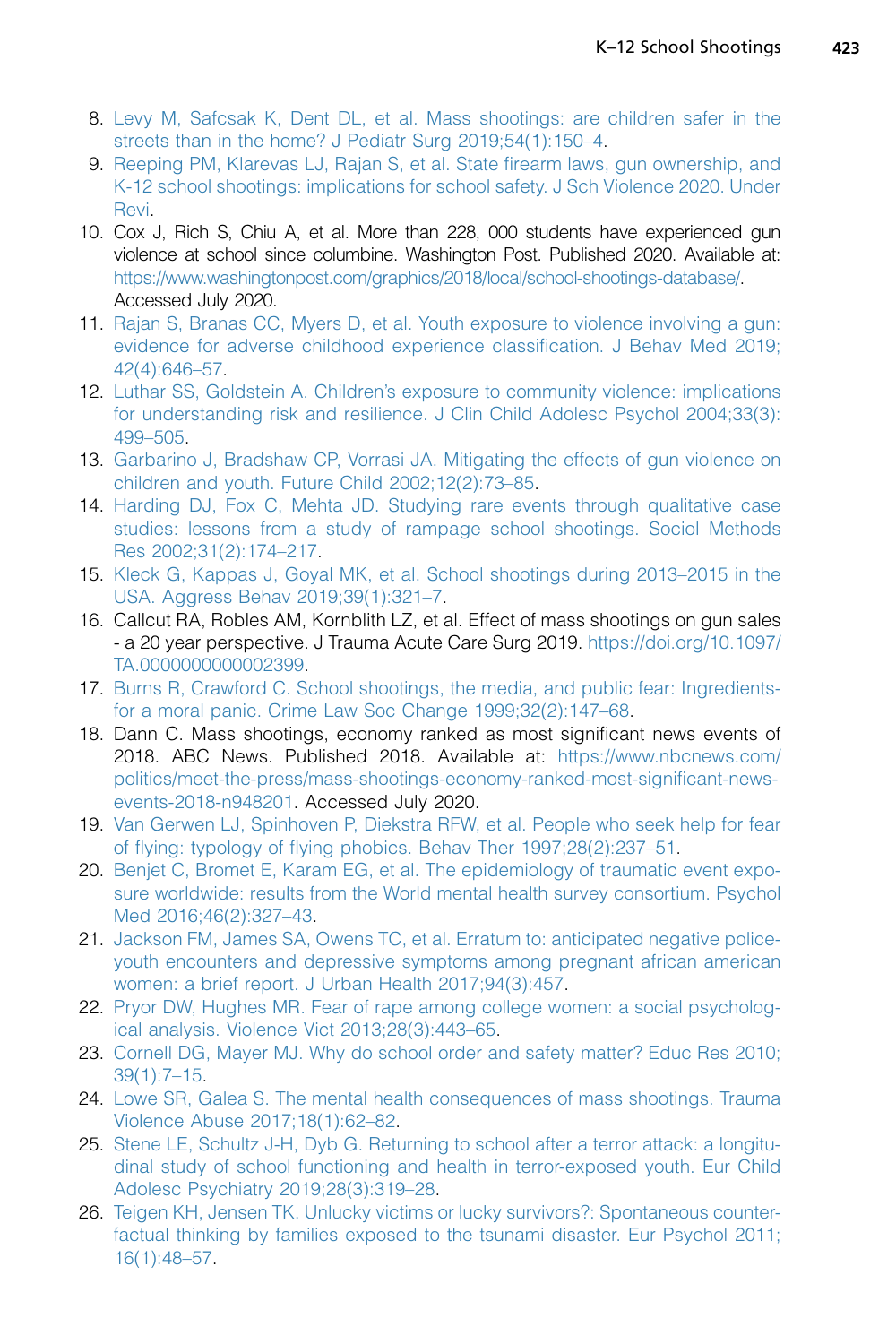- <span id="page-11-0"></span>27. Pawlowski A. Parkland, Sandy Hook suicides show lingering trauma. Today 2019. Available at: [https://www.today.com/health/understanding-survivor-s-guilt-parkland](https://www.today.com/health/understanding-survivor-s-guilt-parkland-sandy-hook-suicides-show-lingering-t150981)[sandy-hook-suicides-show-lingering-t150981.](https://www.today.com/health/understanding-survivor-s-guilt-parkland-sandy-hook-suicides-show-lingering-t150981) Accessed July 2020.
- <span id="page-11-1"></span>28. Madan M. Leaders react and take steps after second tragedy at Parkland. Miami Herald 2019. Available at: [https://www.miamiherald.com/news/local/community/](https://www.miamiherald.com/news/local/community/broward/article228350134.html) [broward/article228350134.html](https://www.miamiherald.com/news/local/community/broward/article228350134.html). Accessed July 2020.
- <span id="page-11-2"></span>29. [Warnick BR, Kapa R. Protecting students from gun violence. Does "Target Hard](http://refhub.elsevier.com/S0031-3955(20)30177-2/sref29)[ening" do more harm than good? Educ Next 2019;19\(2\):22–8](http://refhub.elsevier.com/S0031-3955(20)30177-2/sref29).
- <span id="page-11-3"></span>30. [Farmer S. Criminality of black youth in inner-city schools: "Moral panic", moral](http://refhub.elsevier.com/S0031-3955(20)30177-2/sref30) [imagination, and moral formation. Race Ethn Educ 2010;13\(3\):367–81](http://refhub.elsevier.com/S0031-3955(20)30177-2/sref30).
- <span id="page-11-4"></span>31. [Zhe EJ, Nickerson AB. Effects of an intruder crisis drill on children's knowledge,](http://refhub.elsevier.com/S0031-3955(20)30177-2/sref31) [anxiety, and perceptions of school safety. School Psych Rev 2007;36\(3\):501–8.](http://refhub.elsevier.com/S0031-3955(20)30177-2/sref31)
- <span id="page-11-5"></span>32. [Mowen TJ, Freng A. Is more necessarily better? School security and perceptions](http://refhub.elsevier.com/S0031-3955(20)30177-2/sref32) [of safety among students and parents in the United States. Am J Crim Justice](http://refhub.elsevier.com/S0031-3955(20)30177-2/sref32) [2019;44\(3\):376–94](http://refhub.elsevier.com/S0031-3955(20)30177-2/sref32).
- 33. [Perumean-Chaney SE, Sutton LM. Students and perceived school safety: the](http://refhub.elsevier.com/S0031-3955(20)30177-2/sref33) [impact of school security measures. Am J Crim Justice 2013;38\(4\):570–88](http://refhub.elsevier.com/S0031-3955(20)30177-2/sref33).
- 34. [Gastic B. Metal detectors and feeling safe at school. Educ Urban Soc 2011;43\(4\):](http://refhub.elsevier.com/S0031-3955(20)30177-2/sref34) [486–98.](http://refhub.elsevier.com/S0031-3955(20)30177-2/sref34)
- <span id="page-11-6"></span>35. [Connell NM. Fear of crime at school: understanding student perceptions of safety](http://refhub.elsevier.com/S0031-3955(20)30177-2/sref35) [as function of historical context. Youth Violence Juv Justice 2018;16\(2\):124–36.](http://refhub.elsevier.com/S0031-3955(20)30177-2/sref35)
- <span id="page-11-7"></span>36. [Tanner-Smith EE, Fisher BW. Visible school security measures and student aca](http://refhub.elsevier.com/S0031-3955(20)30177-2/sref36)[demic performance, attendance, and postsecondary aspirations. J Youth Ado](http://refhub.elsevier.com/S0031-3955(20)30177-2/sref36)[lesc 2016;45\(1\):195–210](http://refhub.elsevier.com/S0031-3955(20)30177-2/sref36).
- <span id="page-11-8"></span>37. [Cuellar MJ. School safety strategies and their effects on the occurrence of](http://refhub.elsevier.com/S0031-3955(20)30177-2/sref37) [school-based violence in U.S. high schools: an exploratory study. J Sch Violence](http://refhub.elsevier.com/S0031-3955(20)30177-2/sref37) [2018;17\(1\):28–45](http://refhub.elsevier.com/S0031-3955(20)30177-2/sref37).
- 38. [Graves KN, Frabutt JM, Med DV, et al. Teaching conflict resolution skills to middle](http://refhub.elsevier.com/S0031-3955(20)30177-2/sref38) [and high school students through interactive drama and role play teaching con](http://refhub.elsevier.com/S0031-3955(20)30177-2/sref38)[flict resolution skills to middle and high school students through interactive drama](http://refhub.elsevier.com/S0031-3955(20)30177-2/sref38) [and role play. J Sch Violence 2007;6\(4\):57–9](http://refhub.elsevier.com/S0031-3955(20)30177-2/sref38).
- 39. Kelly ZV. Establishing a safe school culture: an examination of current practices in K through 12 leadership. Published online 2017. Available at: [https://](https://digitalcommons.pepperdine.edu/etd/775/) [digitalcommons.pepperdine.edu/etd/775/](https://digitalcommons.pepperdine.edu/etd/775/).
- <span id="page-11-9"></span>40. [Borum R, Cornell DG, Modzeleski W, et al. What can be done about school shoot](http://refhub.elsevier.com/S0031-3955(20)30177-2/sref40)[ings?: a review of the evidence. Educ Res 2010;39\(1\):27–37](http://refhub.elsevier.com/S0031-3955(20)30177-2/sref40).
- <span id="page-11-10"></span>41. Musu L, Zhang A, Wang K, et al. Indicators of school crime and safety: 2018. Published online 2019. Available at: [https://nces.ed.gov/pubsearch/pubsinfo.](https://nces.ed.gov/pubsearch/pubsinfo.asp?pubid=2019047)  $asp?public = 2019047.$
- <span id="page-11-11"></span>42. Jonson CL, Moon MM, Hendry JA. One size does not fit all: traditional lockdown versus multioption responses to school shootings. J Sch Violence 2018. [https://](https://doi.org/10.1080/15388220.2018.1553719) [doi.org/10.1080/15388220.2018.1553719](https://doi.org/10.1080/15388220.2018.1553719).
- <span id="page-11-13"></span><span id="page-11-12"></span>43. [Blad E. Do schools''active-shooter'drills prepare or frighten? Educ Dig 2018;](http://refhub.elsevier.com/S0031-3955(20)30177-2/sref43) [83\(6\):4–8](http://refhub.elsevier.com/S0031-3955(20)30177-2/sref43).
- 44. Mazzei P. Parkland gunman carried out rampage without entering a single classroom. New York Times. Published 2018. Available at: [https://www.nytimes.com/](https://www.nytimes.com/2018/04/24/us/parkland-shooting-reconstruction.html) [2018/04/24/us/parkland-shooting-reconstruction.html](https://www.nytimes.com/2018/04/24/us/parkland-shooting-reconstruction.html). Accessed July 2020.
- <span id="page-11-14"></span>45. [Gubiotti M. Opposing viewpoints: preparing students, teachers, and the commu](http://refhub.elsevier.com/S0031-3955(20)30177-2/sref45)[nity for school shootings: saving lives with active shooter simulations. Child Leg](http://refhub.elsevier.com/S0031-3955(20)30177-2/sref45) [Rights J 2015;35\(3\):254.](http://refhub.elsevier.com/S0031-3955(20)30177-2/sref45)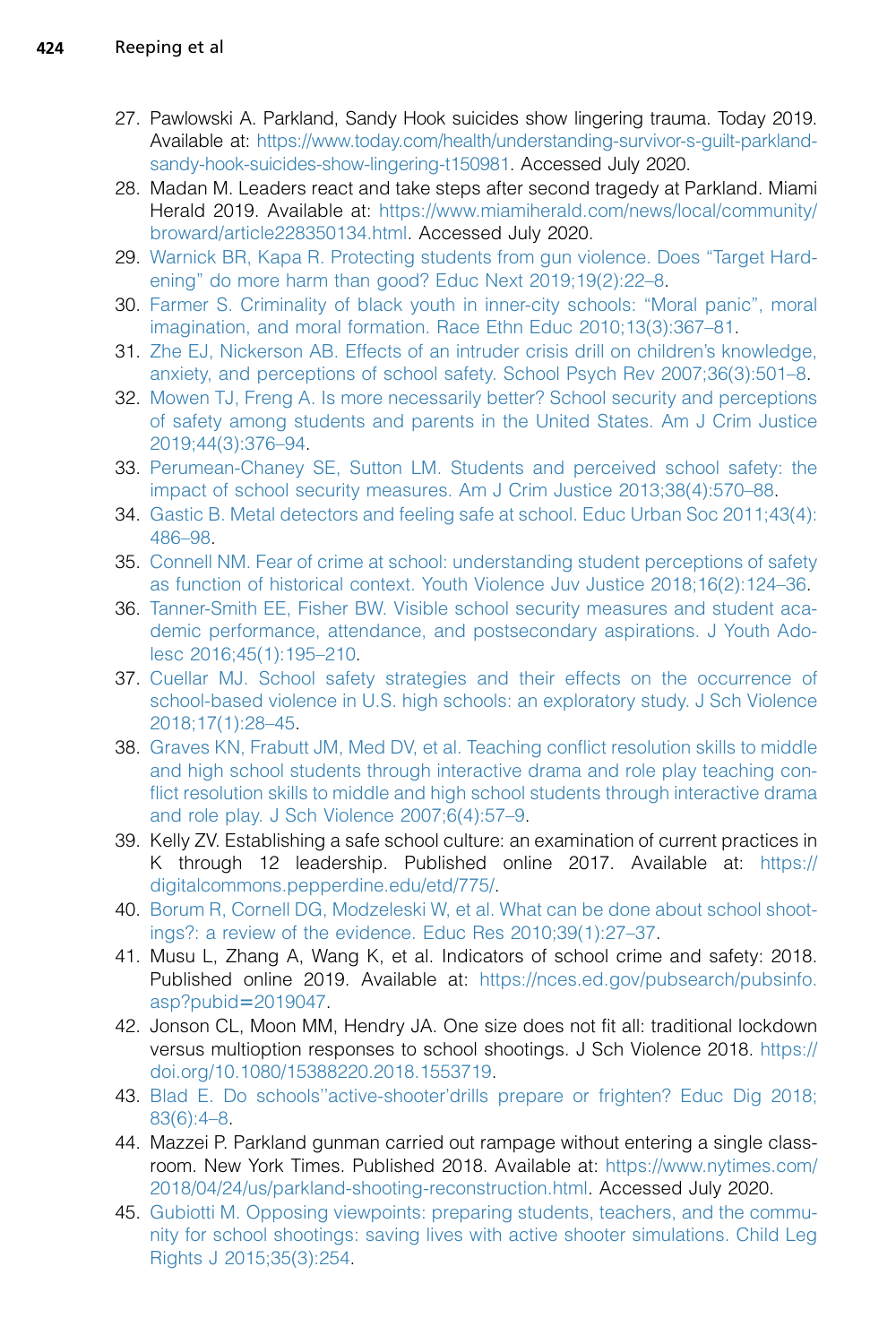- <span id="page-12-0"></span>46. [Waselewski M, Patterson BA, Chang T, et al. Active shooter drills in the United](http://refhub.elsevier.com/S0031-3955(20)30177-2/sref46) [States: a national study of youth experiences and perceptions. J Adolesc Health](http://refhub.elsevier.com/S0031-3955(20)30177-2/sref46) [2020;67\(4\):509–13.](http://refhub.elsevier.com/S0031-3955(20)30177-2/sref46)
- <span id="page-12-1"></span>47. [Rygg L. School shooting simulations: at what point does preparation become](http://refhub.elsevier.com/S0031-3955(20)30177-2/sref47) [more harmful than helpful. Child Leg Rts J 2015;35:215.](http://refhub.elsevier.com/S0031-3955(20)30177-2/sref47)
- <span id="page-12-2"></span>48. [Erbacher TA, Poland S. School psychologists must be involved in planning and](http://refhub.elsevier.com/S0031-3955(20)30177-2/sref48) [conducting active shooter drills. Communique 2019;48\(1\):10–2](http://refhub.elsevier.com/S0031-3955(20)30177-2/sref48).
- <span id="page-12-3"></span>49. [Rajan S, Branas CC. Arming schoolteachers: what do we know? where do we go](http://refhub.elsevier.com/S0031-3955(20)30177-2/sref49) [from here? Am J Public Health 2018;108\(7\):860–2](http://refhub.elsevier.com/S0031-3955(20)30177-2/sref49).
- <span id="page-12-4"></span>50. [Reaves BA, Trotter AL. The state of law enforcement training academies. Sheriff &](http://refhub.elsevier.com/S0031-3955(20)30177-2/sref50) [Deputy Dated. Published online 2017;44–7.](http://refhub.elsevier.com/S0031-3955(20)30177-2/sref50)
- <span id="page-12-5"></span>51. Yacek D. America's armed teachers: an ethical analysis. Teach Coll Rec 2018; 120(8). Available at: [https://www.scopus.com/inward/record.uri?eid](https://www.scopus.com/inward/record.uri?eid=2-s2.0-85068428892&partnerID=40&md5=7e15fc2020e74000ab297063e292186c)=2-s2.0-85068428892&partnerID=40&md5=[7e15fc2020e74000ab297063e292186c](https://www.scopus.com/inward/record.uri?eid=2-s2.0-85068428892&partnerID=40&md5=7e15fc2020e74000ab297063e292186c).
- <span id="page-12-6"></span>52. Brenan M. Most US teachers oppose carrying guns in schools. Gallup. Published 2018. Available at: [https://news.gallup.com/poll/229808/teachers-oppose](https://news.gallup.com/poll/229808/teachers-oppose-carrying-guns-schools.aspx)[carrying-guns-schools.aspx](https://news.gallup.com/poll/229808/teachers-oppose-carrying-guns-schools.aspx). Accessed July 2020.
- <span id="page-12-7"></span>53. Waldman C. "Is my child safe at school?" new poll captures parents' concerns on school safety, guns for teachers. Alliance for Excellent Education; 2018. Available at: [https://all4ed.org/is-my-child-safe-at-school-new-poll-captures-parents-concerns](https://all4ed.org/is-my-child-safe-at-school-new-poll-captures-parents-concerns-on-school-safety-guns-for-teachers/)[on-school-safety-guns-for-teachers/](https://all4ed.org/is-my-child-safe-at-school-new-poll-captures-parents-concerns-on-school-safety-guns-for-teachers/). Accessed July 2020.
- <span id="page-12-8"></span>54. Hill EW. The cost of arming schools: the price of stopping a bad guy with a gun. Urban Publ. Published online 2013. Available at: [https://engagedscholarship.](https://engagedscholarship.csuohio.edu/urban_facpub/678) [csuohio.edu/urban\\_facpub/678](https://engagedscholarship.csuohio.edu/urban_facpub/678). Accessed July 2020.
- <span id="page-12-10"></span><span id="page-12-9"></span>55. [Lesko N. Act your age!: a cultural construction of adolescence. London: Rout](http://refhub.elsevier.com/S0031-3955(20)30177-2/sref55)[ledge Farmer; 2001](http://refhub.elsevier.com/S0031-3955(20)30177-2/sref55).
- <span id="page-12-11"></span>56. Collaborative for academic, social, and emotional learning. Casel. Available at: <https://casel.org/>. Accessed July 2020.
- <span id="page-12-12"></span>57. [Brendtro LK, Long NJ. Violence begets violence: breaking conflict cycles. J Emot](http://refhub.elsevier.com/S0031-3955(20)30177-2/sref57) [Behav Probl 1994;3\(1\):2–7.](http://refhub.elsevier.com/S0031-3955(20)30177-2/sref57)
- 58. [Kellam SG, Wang W, Mackenzie ACL, et al. The impact of the good behavior](http://refhub.elsevier.com/S0031-3955(20)30177-2/sref58) [game, a universal classroom-based preventive intervention in first and second](http://refhub.elsevier.com/S0031-3955(20)30177-2/sref58) [grades, on high-risk sexual behaviors and drug abuse and dependence disor](http://refhub.elsevier.com/S0031-3955(20)30177-2/sref58)[ders into young adulthood. Prev Sci 2014;15\(1\):6–18.](http://refhub.elsevier.com/S0031-3955(20)30177-2/sref58)
- <span id="page-12-14"></span><span id="page-12-13"></span>59. [Kellam SG, Mackenzie ACL, Brown CH, et al. The good behavior game and the](http://refhub.elsevier.com/S0031-3955(20)30177-2/sref59) [future of prevention and treatment. Addict Sci Clin Pract 2011;6\(1\):73](http://refhub.elsevier.com/S0031-3955(20)30177-2/sref59).
- 60. [Oriol X, Miranda R, Amutio A, et al. Violent relationships at the social-ecological](http://refhub.elsevier.com/S0031-3955(20)30177-2/sref60) [level: a multi-mediation model to predict adolescent victimization by peers,](http://refhub.elsevier.com/S0031-3955(20)30177-2/sref60) [bullying and depression in early and late adolescence. PLoS One 2017;12\(3\):](http://refhub.elsevier.com/S0031-3955(20)30177-2/sref60) [e0174139](http://refhub.elsevier.com/S0031-3955(20)30177-2/sref60).
- 61. [Mitchell MM, Bradshaw CP. Examining classroom influences on student percep](http://refhub.elsevier.com/S0031-3955(20)30177-2/sref61)[tions of school climate: the role of classroom management and exclusionary](http://refhub.elsevier.com/S0031-3955(20)30177-2/sref61) [discipline strategies. J Sch Psychol 2013;51\(5\):599–610.](http://refhub.elsevier.com/S0031-3955(20)30177-2/sref61)
- <span id="page-12-15"></span>62. [Bradshaw CP, Milam AJ, Furr-Holden CDM, et al. The school assessment for envi](http://refhub.elsevier.com/S0031-3955(20)30177-2/sref62)[ronmental typology \(SAfETy\): an observational measure of the school environ](http://refhub.elsevier.com/S0031-3955(20)30177-2/sref62)[ment. Am J Community Psychol 2015;56\(3–4\):280–92.](http://refhub.elsevier.com/S0031-3955(20)30177-2/sref62)
- 63. [Shackleton N, Jamal F, Viner RM, et al. School-based interventions going beyond](http://refhub.elsevier.com/S0031-3955(20)30177-2/sref63) [health education to promote adolescent health: systematic review of reviews.](http://refhub.elsevier.com/S0031-3955(20)30177-2/sref63) [J Adolesc Health 2016;58\(4\):382–96.](http://refhub.elsevier.com/S0031-3955(20)30177-2/sref63)